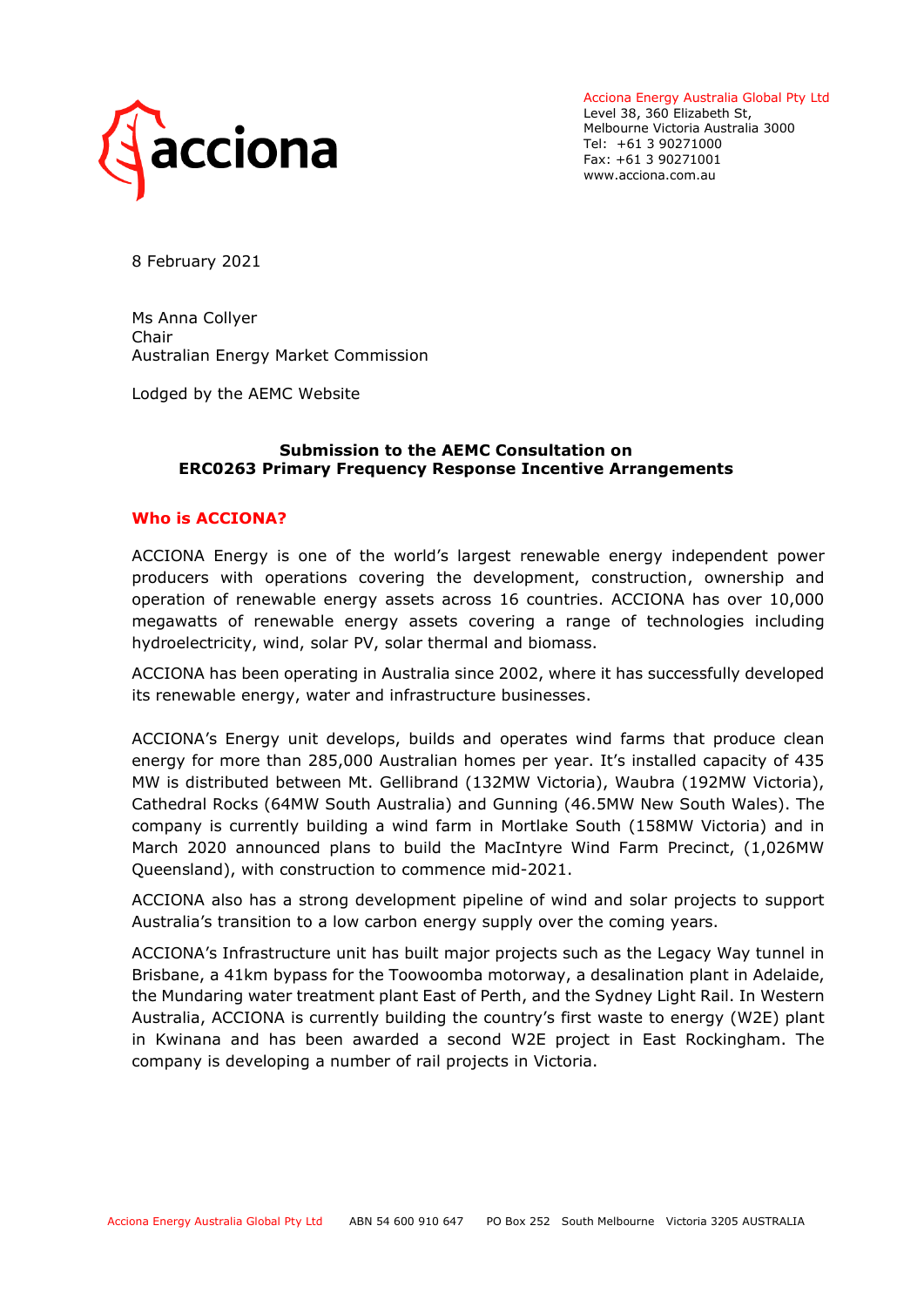

# **Introduction**

ACCIONA welcomes the opportunity to participate in the Australian Energy Market Commission's (AEMC) consultation relating to incentive arrangements for Primary Frequency Response (PFR) in the National Electricity Market.

As a participant in the National Electricity Market (NEM) since 2002, ACCIONA is committed to supporting efficient and transparent market operations and the security and reliability of the grid.

The AEMC is consulting on policy options for implementing enduring arrangements for the provision of PFR services in the NEM, with a view to implementing these prior to the sunset for the Mandatory PFR rule on 4 June 2023.

### **Issues and context**

ACCIONA recognises that effective frequency control is vital to the secure and safe operation of the NEM. PFR helps to control system frequency during normal operations, by providing quick and automatic response to small frequency variations. We understand that the AEMC and AEMO have found that frequency performance under normal operating conditions have been deteriorating in recent years, as shown by Figures 5.2 and 5.3 in the consultation paper. AEMO considers that there has been a decline in provision of PFR by generators which is one of the contributing factors to this.

We note that the current narrow band Mandatory PFR Rule provides a safety net to help protect the power system in the immediate future, enabling the AEMC to consult on enduring PFR arrangements to be implemented for 2023 onwards. In the longer term, however, Mandatory narrow-band PFR is not a sustainable option. Long-term solutions must be more efficient.

The provision of PFR comes with a cost to generators. Costs vary between generators and in many cases may be material. Variable renewable energy generation typically operates at full available capacity (dependent on the weather). This weather dependency of generation therefore means that generators need to maximise generation when resource is available. The need to supply PFR therefore reduces capacity available to generate energy.

ACCIONA considers there is a need to strike a balance between providing operational certainty to AEMO through provision of effective frequency response tools and ensuring this is done in an economically efficient manner.

ACCIONA supports an approach that values the provision of PFR in accordance with its cost to generators and its value to the system. Due to diverging costs and circumstances, mandating narrow-band PFR from all generators is likely to be inefficient as it does not prioritise the lowest-cost providers and may not be supplied at the optimal level. This being the case, it distorts the market and increases costs to consumers.